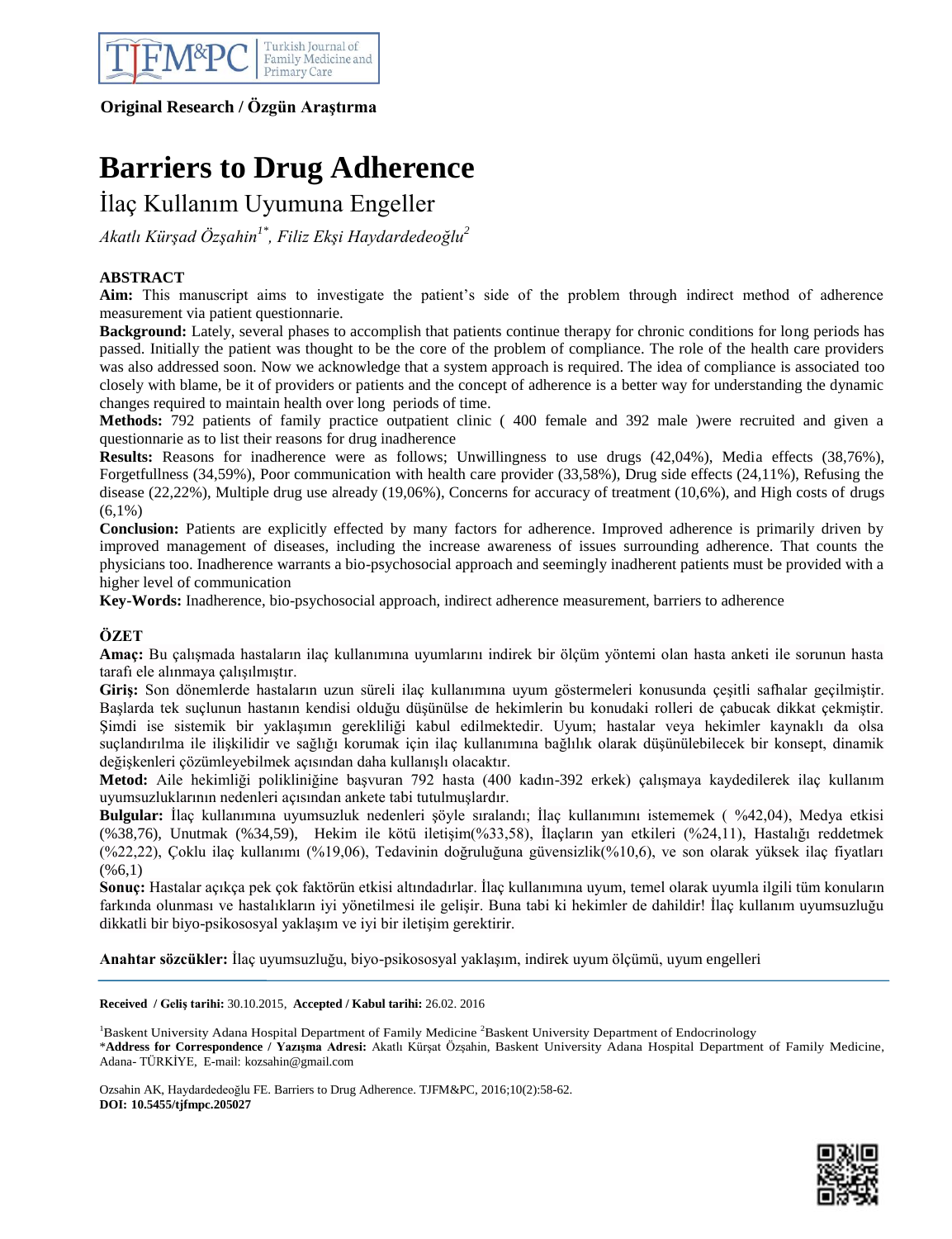#### **INTRODUCTION**

The current notion in healthcare management in both Turkey and the world primarily focuses on to reduce costs and enhance the quality of patient care. Improving patient adherence to a treatment regimen can be a crucial factor for this task. "Medication adherence is defined as the extent to which patients take medications as prescribed by their health care providers and as agreed upon in the treatment plan<sup>'1</sup>. The term "adherence" is preferred by many health care providers instead of "compliance", which implicates that the patient following the physicians' prescriptions and orders. However, the term "adherence" reflects a mutual collaboration established between the patient and the physician. This definition implies that the patient has a "word to say" and treatment goals and the medical therapy are both established by the physician and the patient .

 It is known that non-adherence rates for chronic illness regimens and life style changes are  $50\%$ <sup>2</sup>. Adherence rates are higher among patients with acute conditions, when compared with those with chronic conditions. Moreover, in patients with chronic conditions adherence rates drop dramatically after the first six months of therapy <sup>3-4-5</sup>.

 Medication adherence is essential to improve patient outcomes in almost every disease. Non-adherence is a growing problem not only for healthcare givers but also for third parties such as reimbursement institutions, due to accumulating evidence that it will lead to poor patient outcomes and increase in costs of care. <sup>6-7</sup>

 In fact, non-compliance is now an epidemic, which prevent physicians to provide optimal care, and became one of the most important problems in healthcare today. Compliance problems costs 290 billion dollars to US economy and causes  $125.000$  US deaths per year $8-9$ .

 In Europe, the situation is no better as non-adherence is predicted to cause 200,000 deaths and costs  $E125$  billion each year<sup>10</sup>. Measurement of patient medication adherence and use of interventions to improve adherence are indeed seldomly done in routine clinical practice today.

 There are direct and indirect methods available to assess medication adherence. Direct methods include observing patients and measuring drug or metabolite concentrations in the blood or urine. Indirect methods include patient interviews, patient diaries, refill rates, pill counting, monitoring the clinical response, electronic monitoring devices, and patient scales or surveys<sup>9</sup>.

 Currently, a gold standard measurement for adherence does not exist, and which measurement provides the best estimate of patient's adherence is unclear. Many reviews suggest that biologic assays are the most accurate measure of patient"s non-adherence followed by pill counts, with self-report being least accurate.<sup>11-12-13-14</sup>

 Electronic pharmacy data are now available. Currently, the two most commonly used measures of medication adherence based on pharmacy data are the medication possession ratio and the proportion of days covered

method<sup>16</sup>. Medication possession ratio is the number of doses dispensed in a number of days. Proportion of days covered identifies the number of days in a measurement period in which patient follows prescription.

## **Table 1. Adherence calculations<sup>15</sup>**

| Pill count adherence                                                                                                                                             |      |  |
|------------------------------------------------------------------------------------------------------------------------------------------------------------------|------|--|
| $%$ adherence = (quantity dispensed) $-($ quantity remaining) /<br>(prescribed number of tablets/d) x (number of days between<br>dispensing date and interview)  | x100 |  |
| Self-report adherence                                                                                                                                            |      |  |
| % adherence = (number of tablets taken per day as reported by client) /<br>(prescribed number of tablets per day as on label)                                    | x100 |  |
| Manual prescription claims data adherence                                                                                                                        |      |  |
| $%$ adherence = (sum of quantity dispensed over interval) /<br>(sum of prescribed number of tablets ×(number of days in interval<br>between first and last fill) | x100 |  |
| Electronic prescription claims data adherence                                                                                                                    |      |  |
| $%$ adherence = (sum of days supply in interval) /<br>(actual number of days in interval between<br>first and last fill                                          | x100 |  |

## **Table 2. Proposed staging for noncompliance in patients with chronic medical conditions<sup>17</sup>**

| Stage<br>number             | Stage<br>name      | Description                                                                                                                                                                                                                |
|-----------------------------|--------------------|----------------------------------------------------------------------------------------------------------------------------------------------------------------------------------------------------------------------------|
| $\Omega$                    | None to<br>minimal | Takes $80\%$ + of regular medications for<br>condition, most monitoring parameters indicate<br>acceptable control, and makes and keeps<br>regular appointments                                                             |
|                             | Mild               | Takes 60%-80% of medication doses, is seen<br>at least twice yearly, and monitoring<br>parameters indicate acceptable control                                                                                              |
| $\mathcal{D}_{\mathcal{L}}$ | Moderate           | <80% medication<br>compliance with unsatisfactory control of at<br>least one monitoring parameter; regularly<br>misses or fails to keep appointments                                                                       |
| 3                           | Severe             | Erratic medication compliance and/or visit<br>compliance, highly unsatisfactory control of<br>one or more monitoring parameters for the<br>given condition, and/or does not comply with<br>minimal standards of monitoring |

Similar to other countries, non-adherence is a growing concern in Turkey. Given that the financial magnitude of health sector being four times that of the finance sector may force physicians to prescribe more than their patients' needs may be a reason for patient's non-adherence. In this study we aimed to assess the patients' reasons or excuses for not following their physician"s prescriptions through an indirect method of patient questionnaire. The goal of this article is to offer primary care physicians tools for working with non-adherent patient.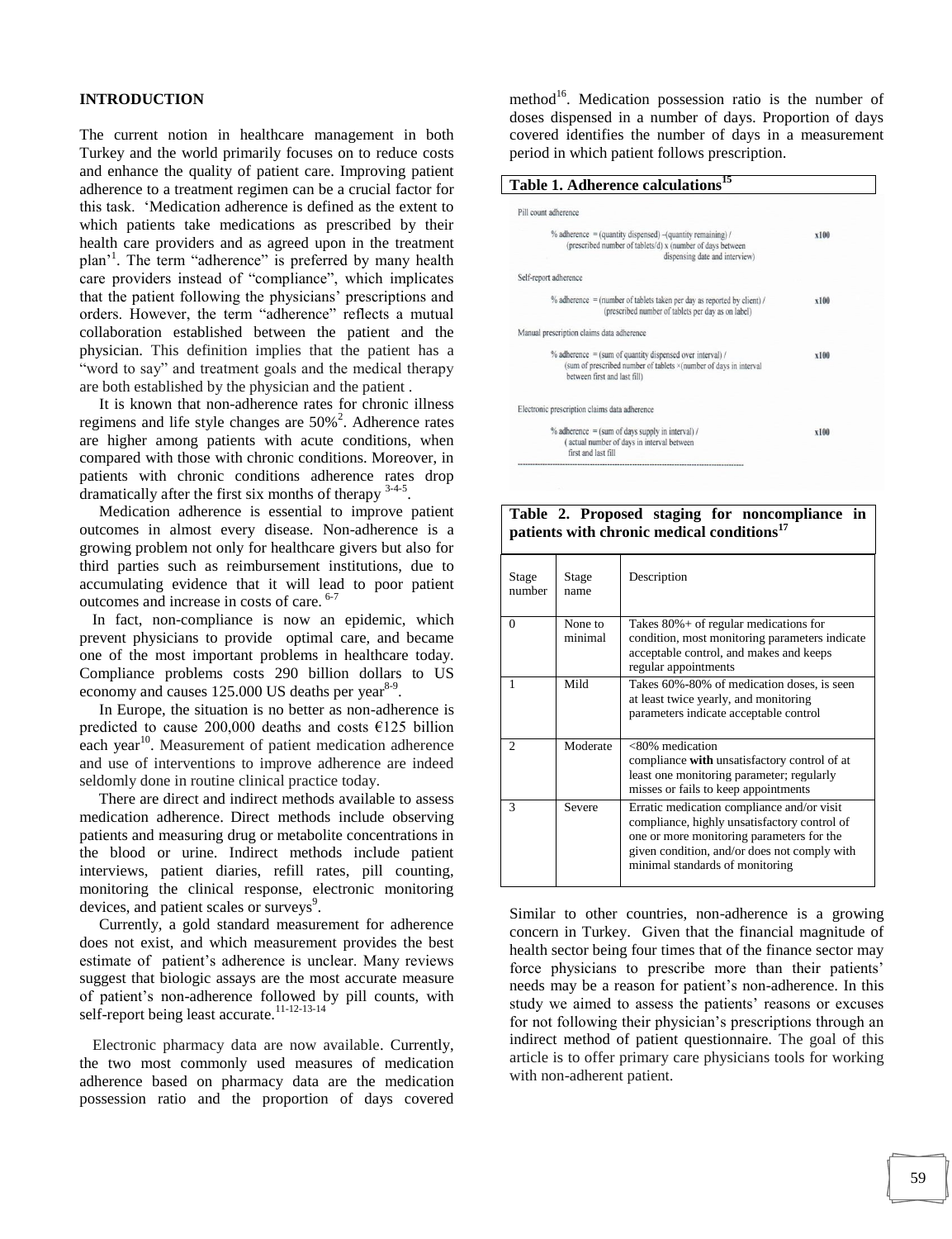#### **METHODS**

792 patients (400 women, 392 men) admitting to Baskent University outpatient clinic of Family Medicine were enrolled. After obtaining informed consent the patients were given a questionnaire to assess their reasons or excuses for not following their prescribed regimens.

 The original questionnaire contained 9 questions and patients were free to give as many reasons as they wished.

## **RESULTS**

The results are given in Table 3.

## **DISCUSSION**

The most common reason for our patients' non-adherence was 'Unwillingness to use drugs'. 68,00% of women were in this group compared to 15,56% of men. The second most common reason was identified as 'Media Effect' 60,25 % for women and 16,83% for men. There is strong reason to believe that the top two are linked to each other and women are more vulnerable to effects of media. Disparity of percentage among genders may be reflecting this.

| <b>Table 3. Results</b>                                    |              |               |            |               |       |               |  |  |  |
|------------------------------------------------------------|--------------|---------------|------------|---------------|-------|---------------|--|--|--|
| THE EXCUSE OF<br><b>PATIENTS FOR</b><br><b>INADHERENCE</b> | <b>WOMEN</b> |               | <b>MEN</b> |               | TOTAL |               |  |  |  |
|                                                            | n            | $\frac{0}{0}$ | n          | $\frac{0}{0}$ | N     | $\frac{0}{0}$ |  |  |  |
| Forgetfulness                                              | 191          | 47,75         | 83         | 21,17         | 274   | 34,59         |  |  |  |
| Drug Side Effects                                          | 132          | 33,00         | 59         | 15,05         | 191   | 24,11         |  |  |  |
| Poor<br>Communication                                      | 147          | 36,75         | 119        | 30,35         | 266   | 33,58         |  |  |  |
| Multiple Drug Use<br>already                               | 82           | 20,50         | 69         | 17,60         | 151   | 19,06         |  |  |  |
| Unwillingness to<br>Use Drugs                              | 272          | 68,00         | 61         | 15,56         | 333   | 42,04         |  |  |  |
| Media Effect                                               | 241          | 60,25         | 66         | 16,83         | 307   | 38,76         |  |  |  |
| Refusing the Illness                                       | 65           | 16,25         | 111        | 28,31         | 176   | 22,22         |  |  |  |
| Concerns for<br>Accuracy of<br>Treatment                   | 62           | 15,50         | 22         | 5,60          | 84    | 10,60         |  |  |  |
| <b>High Costs</b>                                          | 27           | 6,80          | 22         | 5,60          | 49    | 6,10          |  |  |  |

 Third reason of patients for non-adherence was "Forgetfulness" as presented by 47,75% of women and 21,17% of men. Simply forgetting to take a dose of medicine accounts for 39,00% of all non-adherence, while forgetting to refill a prescription or being late on getting a renewal accounts for another  $30,00\%$ <sup>18</sup>. In fact; remembering to take doses of medication requires a patients" constant attention, often multiple times a day. Use of reminders may reduce forgetfulness<sup>19</sup> .

 "Poor communication with the healthcare provider" was choosen by 36,75% of women and 30,35% of men. Communication is vastly important for physicians especially for primary care givers and family physicians. Poor communication leads to non-adherence and patient dissatisfaction. Percent of patients by gender is close to each other for this section which perhaps reflects a similar and unfortunately a true perception of cases.

 "Drug side effects" was another reason brought by patients for non-adherence. 33,00% of women and 15,05 % of men shared this idea. It is not clear that whether these participants really experienced these side effects or it simply was a perceived status. Nevertheless there are two million reported serious drug side effects and 100.000 deaths per year in USA20-21-22

'Refusing the illness' was given by 16,25 % of women and 28,31% of men as a reason for non-adherence. Male dominancy in this section can be disclosed with some 'macho' effect. Good communication skills will be essential for this barrier. It may be tempting for physicians to sweep the patient"s refusal of treatment due to ethics, or the physician"s duty to protect the patient"s life. However, physicians must ultimately accept the patient"s decision; exceptions may arise if the physician must protect a vulnerable third party (an infectious disease such as tuberculosis)

 "Multiple medication usage" was the case in 20,5 % of women and 17,6 % of men. Again the proximity of percentages between genders points this reason to be a real claim. Patients visit several physicians in outpatient clinics and get many prescriptions. Lacking a healthy communication with the physician or lacking a primary caregiver to arrange polypharmacy which affects about 40% of older adults living in their homes, patients may suddenly find themselves given multiple drugs which may cause adverse drug reactions, drug interactions, prescribing cascade and higher  $costs^{23-24}$ .

 Accumulating evidence suggests that multiple medication regimens are not necessarily barriers to optimal medication adherence<sup>25-26-27</sup>. Elderly subjects may even demonstrate comparable adherence to younger patients, despite their greater likelihood for polypharmacy and multiple comorbidities<sup>28</sup>.

 One other case for non-adherence was "Inappropriate Treatment' for 15,50% of women and 5,60% of men. Overall; 10% of patients believed that they were not given proper treatment for their condition. The disparity of percentage between genders again leads to consider effect of media. Patients adhere well when the treatment regimen makes sense to them, when it seems effective, when they believe the benefits exceed the costs, when they feel they have the ability to succeed at the regimen, and when their environment supports regimen-related behaviors. There is no evidence of adherence being associated with any particular personality styles<sup>29</sup>.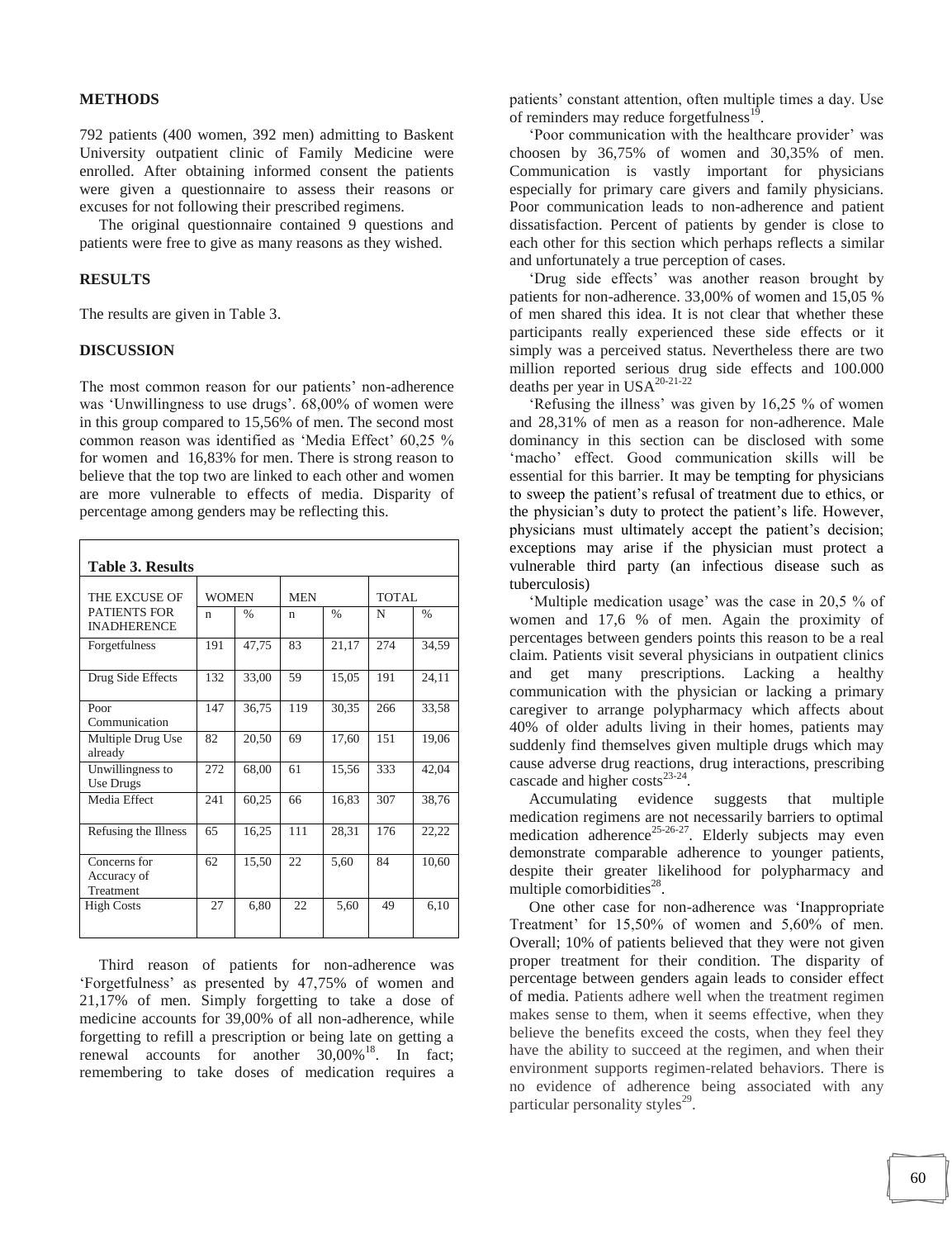The final reason of our cases for non-adherence was 'High costs of drugs'. 6.80% of women and 5.60 % of men brought this. This may also be related to multiple drug use and new regulations on pocket pay in health in Turkey.

#### **CONCLUSION**

In order to improve the approach of patients and healthcare providers to strengthen adherence across Europe, an international research consortium was constructed under the Seventh Framework Programme for research and under technological development (FP7) The final report outlines the strategies necessary for improved adherence:

- A system-based approach, which takes the role of all medication adherence components account: the patient, their family & carergivers, healthcare providers and payers, healthcare professionals, educators and researchers and the pharmaceutical industry
- Considering the drug and disease characteristics, patients" overall health status, and the relative importance of the drug in the patient's overall care
- Targeting the three components of medication adherence: initiation, implementation, and persistence with medication taking
- Considering behavioural theories, which can lead us to get a better understanding of how best to improve adherence.

#### **REFERENCES**

- 1. Yach D. Adherence to Long Term Therapies / Evidence for Action, WHO 2003. http://www.who.int/chp/knowledge/publications/a dherence\_introduction.pdf
- 2. Haynes RB, Taylor DW, Sackett DL. Compliance in health care. Baltimore:Johns Hopkins University Press;1979.
- 3. Kurtz SMS: Adherence to diabetes regimens: empirical status and clinical applications. Diabetes Educ 1990;16:50 -56.
- 4. Glasgow RE, McCaul KD, Schafer LC: Self-care behaviors and glycemic control in type 1 diabetes. J Chron Dis 1987;40:399 -412.
- 5. Kravitz RL, Hays, RD, Sherbourne CD, DiMatteo MR, Rogers WH, Ordway L, Green-field S. Recall of recommendations and adherence to advice among patients with chronic medical conditions. Arch Intern Med 1993;153:1869-1878.
- Being sensitive to patient"s beliefs and preferences
- Including interventions that are supported by evidence for clinical benefit.

 This report in fact is somehow outlining the biopsychosocial approach of family practice.

 Patients already often feel self-conscious and defensive when they are non-adherent. If this cycle is meant to be broken, physician's working to sound more human and less authoritarian can enhance the task. We believe that improved adherence is primarily driven by improved management of diseases, including the increase awareness of issues surrounding adherence. Finally existential approach of family practice although underestimated by some is known to have a positive influence on individuals questioning their health behavior and adapting to changes $^{30}$ .

 There is as yet no empirical rationale for a definition of non-adherence in the management of most diseases. Therefore, the definition of adherence to a disease treatment needs to be perceived as a method of monitoring both the quantity and timing of the medication used by the patient. At the individual level this may be desirable, but at the population level a more pragmatic approach is needed. Family physicians providing primary care should not only take biomedical but also psycho-sociocultural and spiritual factors into consideration, especially when dealing with a seemingly non-adherent patient.

- 6. McDonnell PJ, Jacobs MR. Hospital admissions resulting from preventable adverse drug reactions. Ann Pharmacother. 2002;36:1331–6.
- 7. Senst BL, Achusim LE, Genest RP, et al. Practical approach to determining costs and frequency of adverse drug events in a health care network. Am J Health Syst Pharm. 2001;58:1126–32.
- 8. 2010 benchmarks in improving medication adherence. Health Intelligence Network 2010. http://www.hin.com/library/PreviewMedicationAd herenceBenchmarks.pdf . erişim tarihi:04.01.2015
- 9. Osterberg L, Blaschke T. Adherence to medication. N Engl J Med. 2005;353:487-489.
- 10. Mentré F, Chenel M, Comets E, Grevel J, Hooker A, Karlsson MO et al. Current use and developments needed for optimal design in pharmacometrics: A study performed among DDMoRe's European Federation of Pharmaceutical Industries and Associations Members. CPT Pharmacometrics Syst Pharmacol 2013 Jun 5;2:e46.
- 11. Rudd P. Helping patients follow the treatments you prescribed. In: Sack-ett DL, Haynes RB, Guyatt GH, Tugwell P, editors. Clinical